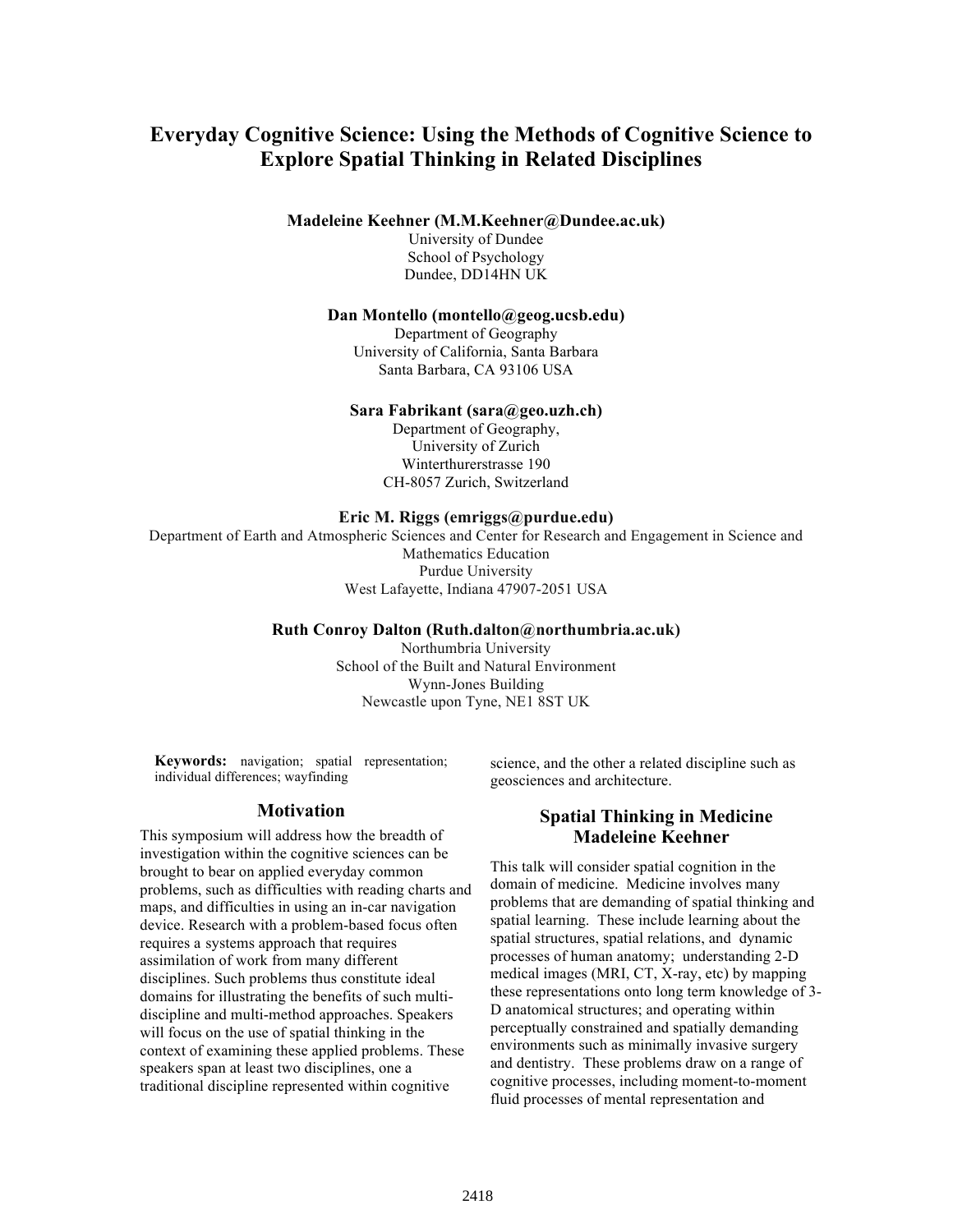manipulation, long term learning of knowledge and skills, and "embodied" processes of interacting with external tools and media. What they all have in common is a substantial reliance on spatial cognition. I will present research on performance in selected tasks and findings relating to individual differences. Potential implications for training and pre-selection of entrants will be discussed.

## **Spatial Cognition in the Real World: Is Spatial Cognition Everywhere? Dan Montello**

Researchers in several disciplines, including psychology, geography, neuroscience, linguistics, and computer science, have delimited an area of study known as "spatial cognition." Although one can find the roots of spatial cognition research in late 19th and early 20th century work, the past couple decades has seen greatly expanded interest in this area (technological developments, notably virtual reality and fMRI, are just part of the reason). Yet, it is surprisingly difficult to define explicitly what constitutes the domain of spatial cognition. I discuss the ontology of what makes a task spatial, what makes it cognitive, and what makes it spatial cognitive. I present a taxonomy of real-world tasks (as opposed to tasks on psychometric tests, in real or virtual laboratories, etc.) that seem substantially to involve spatial cognition. I also discuss efforts to develop explicit-report scales to assess individual and group differences in abilities performing real-world spatial-cognition tasks.

## **Visual Geoanalytics Methods to Evaluate the Cognitive Adequacy and Perceptual Salience of Visual Analytics Displays Sara Fabrikant**

Visual (geo)analytics is based on the intuition that interactive and dynamic depictions of complex and multivariate databases amplify human capabilities for (spatio-temporal) inference and decisionmaking, as they facilitate cognitive tasks such as pattern recognition, association, and analytical reasoning. But how do we know whether visual (geo)analytics really works?

I present evaluation approaches to support the systematical assessment of users' visual interaction and sense making strategies when using interactive visuo-spatial displays of geographic information. I review self-developed theory- and data-driven evaluation methods to assess the cognitive

adequacy and perceptual salience of visual geoanalytics interfaces. The proposed approaches are applied to response data collected from humansubject experiments and include (eye movement) sequence similarity analysis, computational verbalprotocol analysis, and spatial analyses using geographical information systems (GIS). With these interdisciplinary methodological contributions we hope to provide a better understanding of how people use and make sense of highly interactive multivariate data displays to for knowledge construction in a geographical context.

## **Visualizing Sub-surface Geology: Characterizing Visual Penetrative Ability Using Embodied Cognition Eric M. Riggs & Matthew Alles**

Visual penetrative ability (VPA) is a skill required to visualize the three-dimensional (3-D) underground structure of layered rocks from twodimensional (2-D) surface clues. VPA is a basic skill for any geologist, but is often difficult to teach. We conducted think-aloud, discursive interviews where introductory students solved geologic block-diagram visualization tasks. Analysis of student gestures made during problem solving from the perspective of embodied cognition yields insight into difficulties faced by students. Students with high VPA rapidly construct a three-dimensional mental model, and readily produce gestures and physical expressions illustrating their spatial understanding. Students with poor VPA tend to view external information as merely "gift wrapping" and do not perceive the internal structure. They also do not typically address spatial concepts through physical expression. We construct a process model for VPA that describes the origin of commonly observed errors at crucial steps, and accommodation strategies used by students struggling with this type of spatial visualization.

## **The Design and Experience of Architecture Ruth Conroy Dalton**

The practice of architectural design is an activity usually undertaken by professionals after many years of rigorous, specialist education and training. Conversely the everyday experience of inhabiting, moving around, understanding and remembering buildings is common to all of us and such skills are acquired gradually throughout our lifetimes, starting at a young age. This presentation will endeavor to